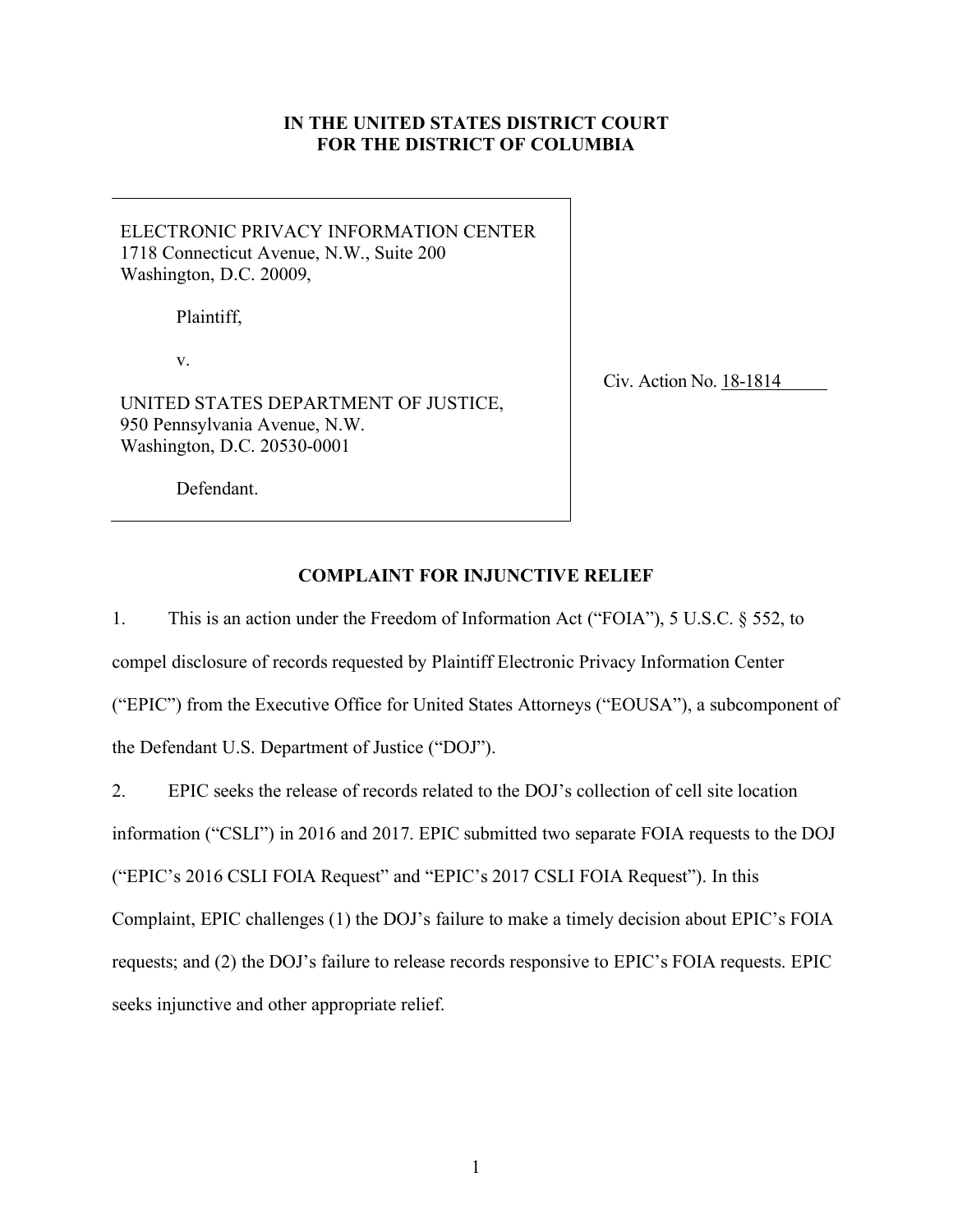#### **Jurisdiction and Venue**

3. This Court has subject matter jurisdiction over this action under 28 U.S.C. § 1331, 5 U.S.C. §§ 552(a)(6)(E)(iii), (a)(4)(B). This Court has personal jurisdiction over Defendant DOJ. 4. Venue is proper in this district under 5 U.S.C. § 552(a)(4)(B).

#### **Parties**

5. Plaintiff EPIC is a nonprofit organization, incorporated in Washington, D.C. EPIC was established in 1994 to focus public attention on emerging privacy and civil liberties issues. Central to EPIC's mission is education, oversight, and analysis of government activities that impact individual privacy, free expression, and democratic values in the information age. 1 EPIC's Advisory Board includes distinguished experts in law, technology, and public policy.

6. EPIC maintains one of the most popular privacy websites in the world, https://epic.org, which provides EPIC's members and the public with access to information about emerging privacy and civil liberties issues. EPIC has a robust FOIA practice and routinely disseminates information obtained under the FOIA to the public through the EPIC website, the biweekly *EPIC Alert* newsletter, and various news organizations. EPIC is a representative of the news media. *EPIC v. Dep't of Def.*, 241 F. Supp. 2d 5, 15 (D.D.C. 2003).

7. Defendant Department of Justice is a federal agency within the meaning of the FOIA, 5 U.S.C. § 552(f)(1). The DOJ is headquartered in Washington, D.C.

#### **Facts**

8. The Department of Justice has never released to the public any comprehensive reports concerning the collection and use of cell site location information. Unlike the use of Wiretap Act

 <sup>1</sup> *See* EPIC, *About EPIC* (2018), https://epic.org/epic/about.html**.**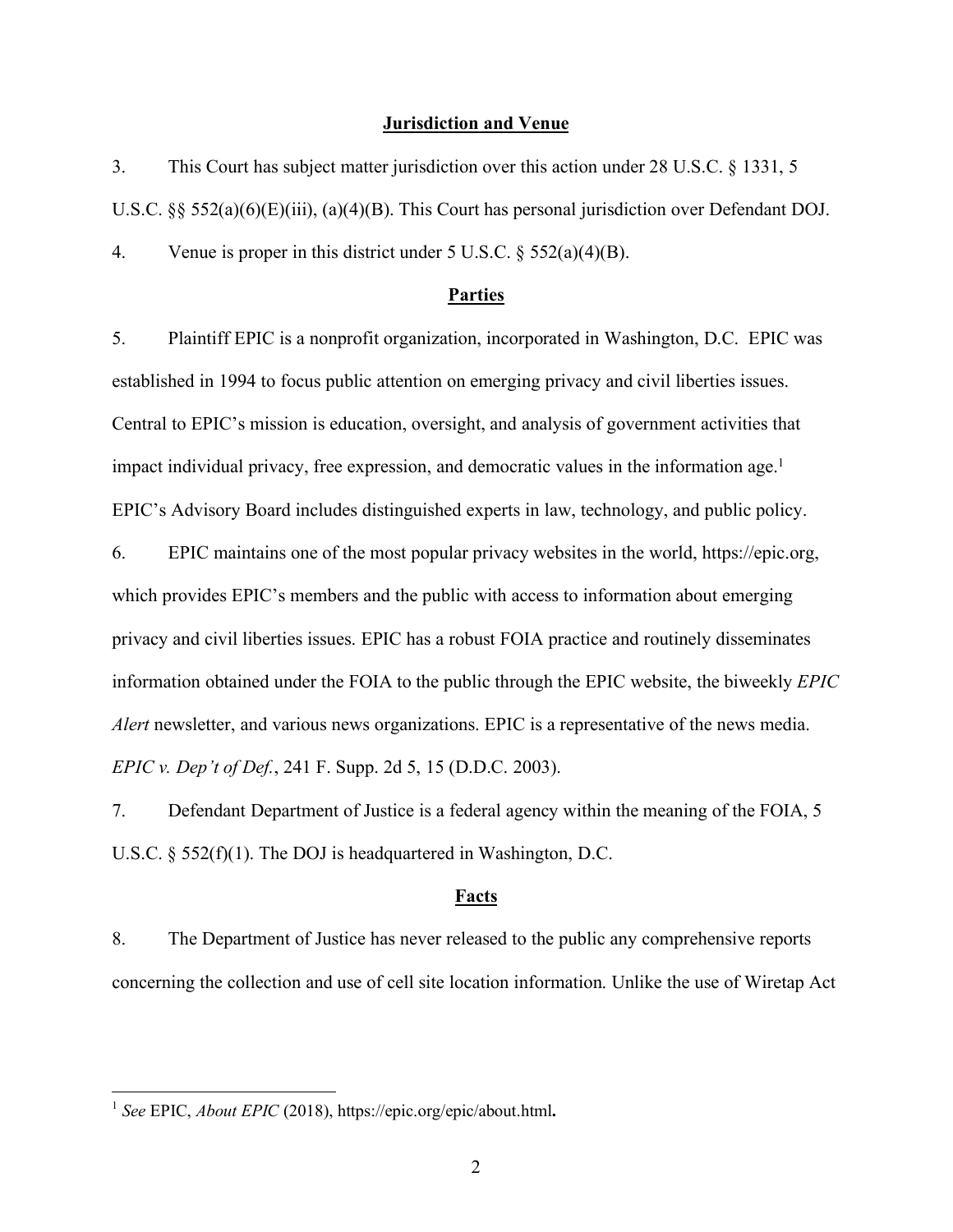authorities, which is subject to detailed reporting requirements under 18 U.S.C. § 2519, law enforcement use of cell site data is not subject to any comparable public accounting.

9. Through EPIC's 2016 CSLI FOIA Request and EPIC's 2017 CSLI FOIA Request, EPIC seeks to determine the use, effectiveness, cost, and necessity in the collection and use of cell site location information so that the public, lawmakers, and the courts may have a better understanding of the use of this investigative technique.

10. Today, cell phones are as necessary as they are ubiquitous for Americans. Spanning a wide range of demographic groups, about 95% of Americans own a cell phone.<sup>2</sup> But cell phones also generate precise location records that can track an individual's movements over time. Telecommunication companies routinely collect and store this data, and law enforcement has sought access to this data.

11. Surveys show that Americans are acutely concerned about the privacy of their personal data, skeptical about companies' data collection practices, and a desire limits on location data tracking. A 2016 Pew Research survey found that "65% of Americans say there are not adequate limits on 'what telephone and internet data the government can collect."<sup>3</sup> Americans "express a consistent lack of confidence" that "records maintained [by companies] will remain private and secure," and 56% are either not too confident or not at all confident that cell phone companies adequately protect their records.<sup>4</sup> Cell phone users do not consent to location tracking; only 52%

<sup>2</sup> Mobile Fact Sheet, Pew Research Center (Feb. 5, 2018), http://www.pewinternet.org/fact-sheet/mobile/. <sup>3</sup> Lee Rainie, *The State of Privacy in Post-Snowden America*, Pew Research Center (Sept. 21, 2016),

http://www.pewresearch.org/fact-tank/2016/09/21/the-state-of-privacy-in-america/.  $^{4}$  *Id.*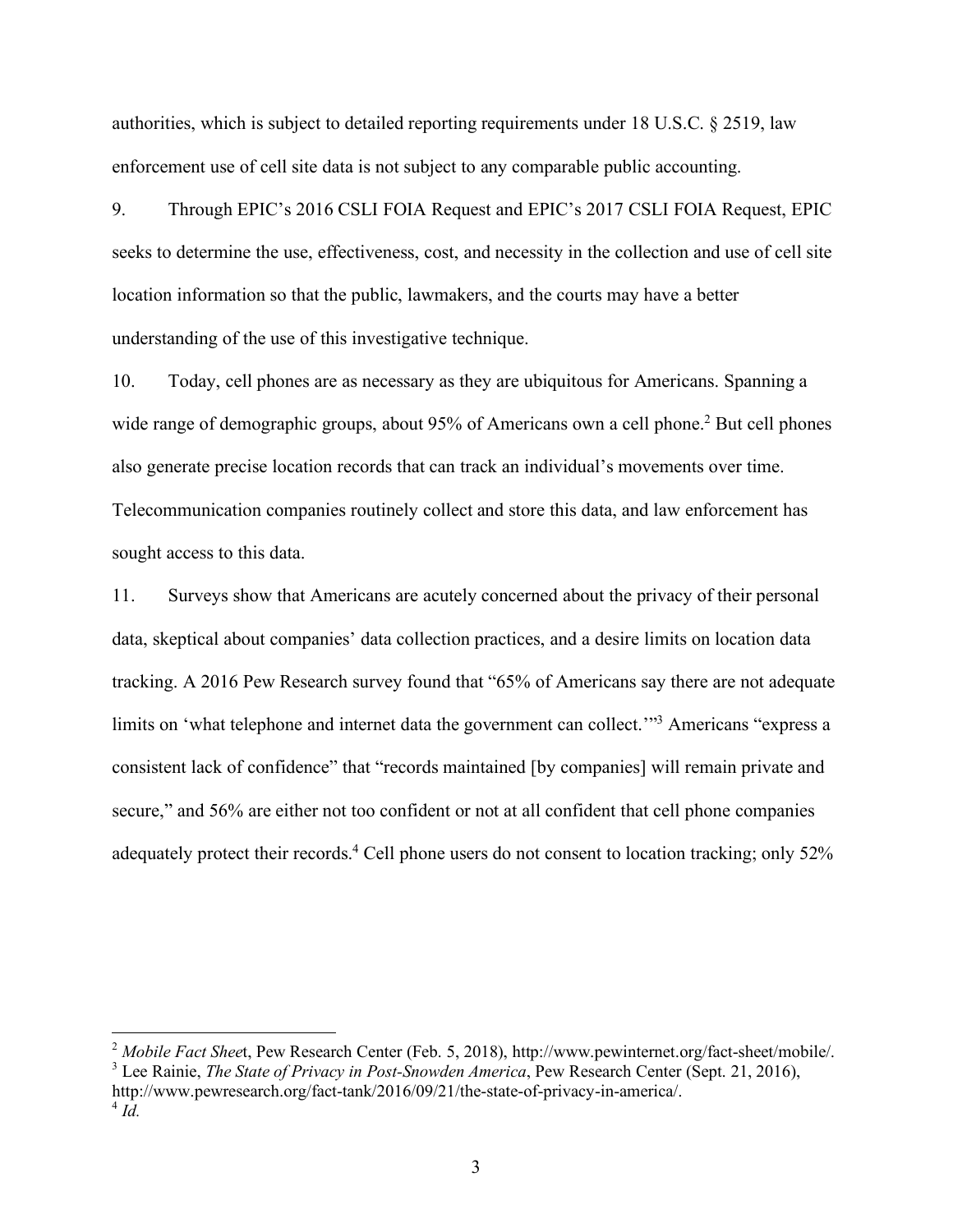of those surveyed understood "that turning off the GPS function of a smartphone *does not* prevent all tracking of that device."5

12. But as the Supreme Court recently explained in *Carpenter v. United States*, modern cell phones "tap into the wireless network several times a minute whenever their signal is on" and these connections generate "a time-stamped record known as cell-site location information (CSLI)." 138 S. Ct. 2206, 2211 (2018). This location information can be very precise, depending "on the size of the geographic area covered by the cell site," and is especially precise in cities where there is a greater "concentration of cell sites." *Id.* The Supreme Court held in *Carpenter* that these location records are protected under the Fourth Amendment.

### **§ 2703(d) Orders Under the Stored Communications Act**

13. Prior to the Supreme Court's decision in *Carpenter*, law enforcement officials routinely collected location information, without a warrant, pursuant to orders issued under the Stored Communications Act, 18 U.S.C. § 2703(d) ("§ 2703(d) Orders").

14. Enacted in 1986, the Electronic Communications Privacy Act ("ECPA") protects a wide range of electronic communications in transit and at rest.<sup>6</sup> ECPA expanded and revised federal wiretapping and electronic eavesdropping provisions, including the Wiretap Act, and created the Stored Communications Act ("SCA"). *See* 18 U.S.C. §§ 2701–2712. The SCA makes it unlawful to intentionally access a facility in which electronic communication services are provided and obtain, alter, or prevent unauthorized access to a wire or electronic communication while it is in

 <sup>5</sup> Kenneth Olmstead & Aaron Smith, *What the Public Knows About Cybersecurity*, Pew Research Center (Mar. 22, 2017), http://www.pewinternet.org/2017/03/22/what-the-public-knows-about-cybersecurity/.

<sup>6</sup> EPIC, *The Privacy Law Sourcebook 2016: United States Law, International Law, and Recent Developments* 258 (Marc Rotenberg ed., 2016).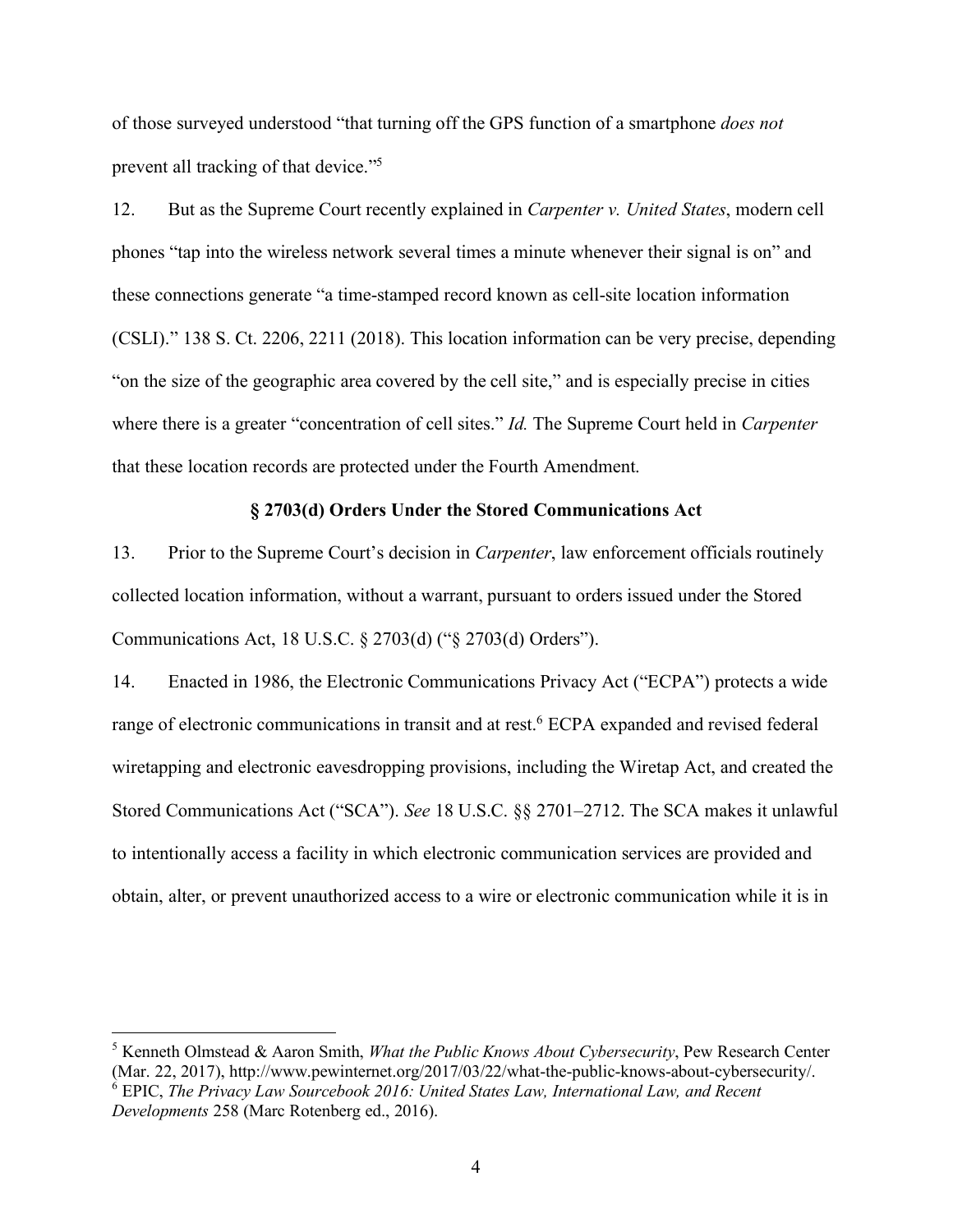electronically stored in such system. The SCA also requires law enforcement to obtain a court order or subpoena to access certain subscriber records.

15. As part of the Stored Communications Act, 18 U.S.C. § 2703(d) authorizes the government to compel a provider of electronic communication services to disclose certain subscriber records through a court order. *See* 18 U.S.C. § 2703(c)(1)(B). Section 2703(d) Orders can be granted based on a showing of "reasonable grounds to believe" that the records sought are "relevant and material" to an ongoing criminal investigation. This standard is lower than the "probable cause" standard of a warrant, which is required under the Fourth Amendment.

### **Law Enforcement's Use of § 2703(d) Orders to Obtain CSLI**

16. Cell phones use radio waves to send and receive voice calls and data whenever it is within range of an antenna or cellular tower.<sup>7</sup> Cell phones connect to a service provider's network through "cell sites," each of which contains a transceiver and controller used to relay signals between mobile devices and the network to enable calls and other communications.<sup>8</sup> Cell phones communicate with nearby cell sites during a process called "registration," which occurs automatically when a device is idle.<sup>9</sup> During the registration process, cell phones ping nearby cell sites to identify the strongest signal.<sup>10</sup> A similar process occurs when a cell phone user moves from one cell site to another while making a call. Once registration occurs, the information is stored temporarily in service provider databases in order to route calls.<sup>11</sup> When a cell phone communicates with a tower, information is collected that can be used to determine the location of

 <sup>7</sup> CTIA: The Wireless Association, Wireless in America: How Wireless Works, http://files.ctia.org/pdf/Brochure\_HowWirelessWorks.pdf.

<sup>8</sup> Axel Küpper, *Location-Based Services: Fundamentals and Operation* 91–97 (2006).

<sup>9</sup> *A Guide to the Wireless Engineering Body of Knowledge* 77 (Andrzej Jajszcyk ed., 2d ed. 2011) <sup>10</sup> Michele Sequeira & Michael Westphal, *Cell Phone Science: What Happens When You Call and Why*

<sup>104 (2010).</sup> 

<sup>11</sup> Matt Blaze, *How Law Enforcement Tracks Cellular Phones* (Dec. 13, 2013), http://www.mattblaze.org/blog/celltapping.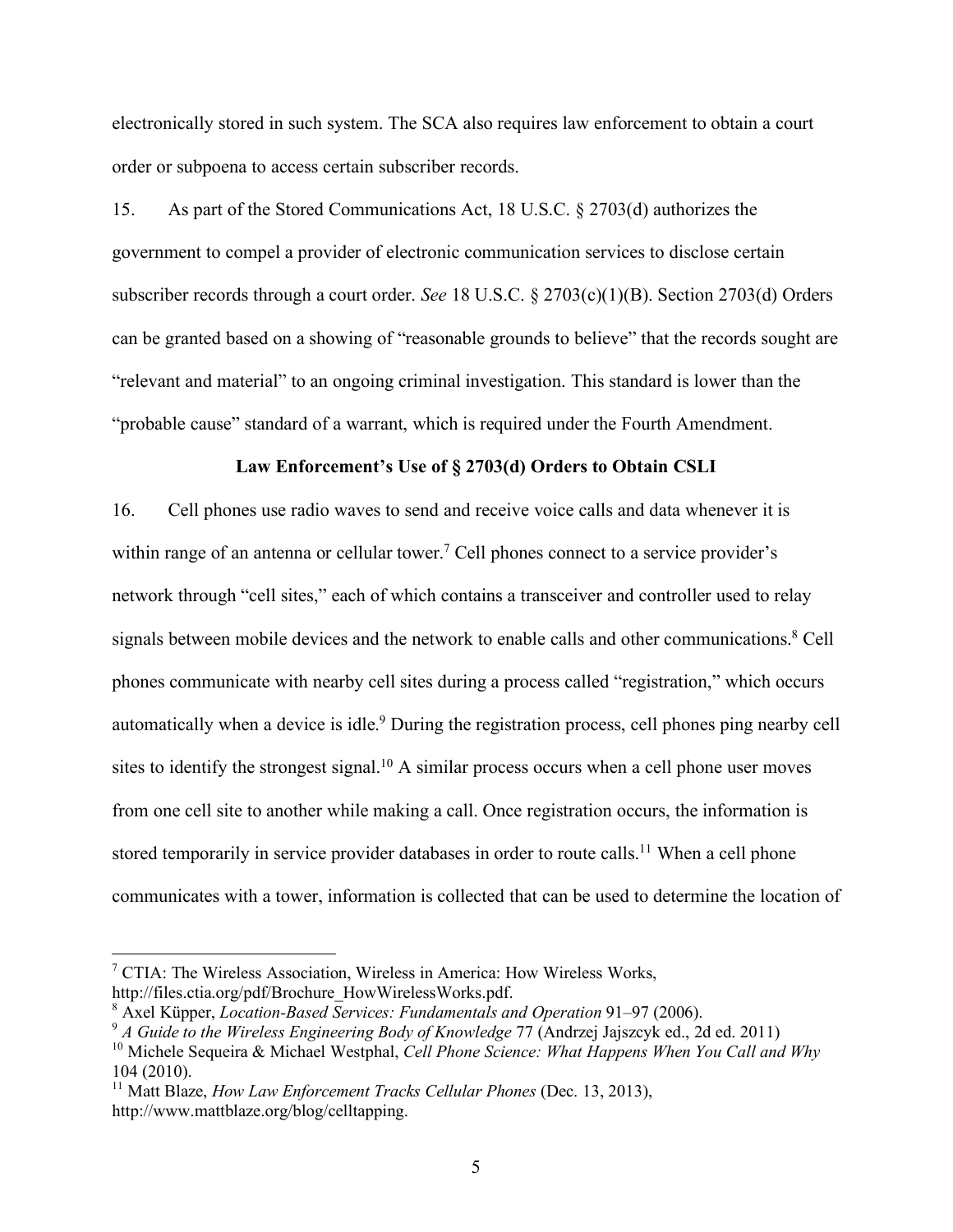the device, and consequently, the location of the person using the phone. Called CSLI, this data can be combined from multiple cell towers to triangulate a phones location "with a high degree of accuracy (typically under fifty meters)."12

17. Law enforcement typically uses CSLI records in an investigation to pinpoint the location of individuals and create a map their movements over time. For example, in *United States v. Graham*, the government compiled as much as 221 days' worth of CSLI, around 29,000 location data points generated per defendant, without a warrant. 824 F.3d 421, 446–47 (4th Cir. 2016) (en banc) (Wynn, J., dissenting). In *Carpenter*, the government obtained over five months of CSLI and used this data to create maps showing that the plaintiff's cell phone had been near four of the charged robberies. 138 S. Ct. 2206, 2212–13 (2018).

18. Several major telecommunications companies have released reports that include aggregate statistics about government requests for customers data. But these reports are neither comprehensive nor detailed enough to evaluate the full scope of law enforcement access to location data. For example, AT&T's report stated that in 2017 the company received 16,385 demands for historic CSLI. <sup>13</sup> Sprint Corporation's report stated that in 2017, the company received 29,595 court ordered requests for customer information but did not distinguish which orders were  $\S 2703(d)$  orders.<sup>14</sup> T-Mobile's reports reveal that in 2014, the company received 34,913 court orders for CSLI while in 2015 it received 47,998—a 37% increase.15 These reports

 <sup>12</sup> Stephanie K. Pell & Christopher Soghoian, *Can You See Me Now? Toward Reasonable Standards for Law Enforcement Access to Location Data that Congress Could Enact*, 26 Berkeley Tech. L.J. 117, 128 (2012).

 $13$  AT&T, Transparency Report (2018),

http://about.att.com/content/dam/csr/Transparency%20Reports/Feb-2018-Transparency-Report.pdf. <sup>14</sup> Sprint, Sprint Corporation Transparency Report 2 (2018),

http://goodworks.sprint.com/content/1022/files/Transparency%20Report%20January%202018.pdf. <sup>15</sup> T-Mobile, Transparency Report for 2013 and 2014 (2015), https://www.t-mobile.com/content/dam/tmobile/corporate/media-library/public/documents/NewTransparencyReport.pdf; T-Mobile, Transparency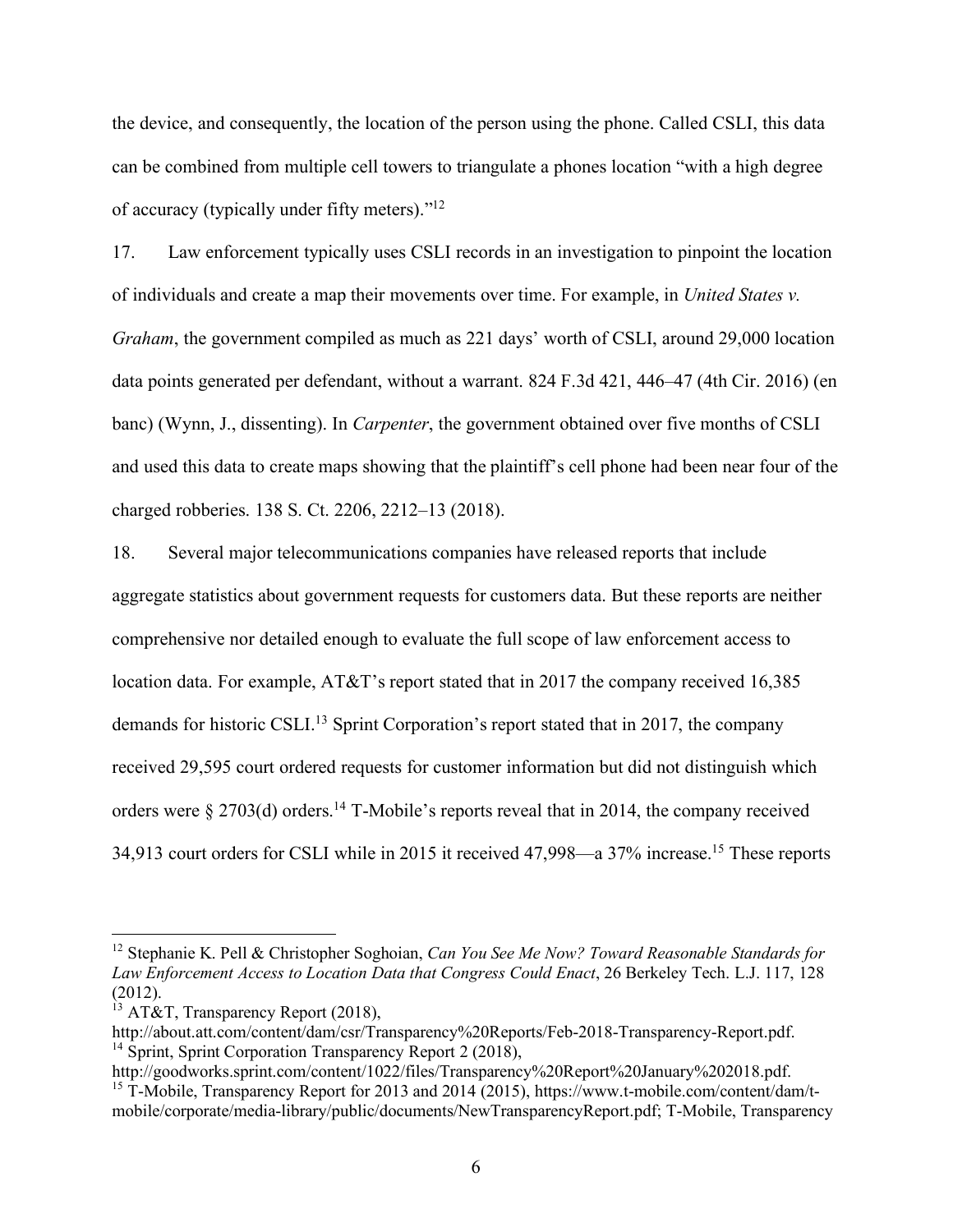are limited in other significant ways—they provide no geographic breakdown of where these § 2703(d) orders are being executed, how many days' worth of CLSI are sought, and are inconsistent in how to convey the types of CSLI court orders.<sup>16</sup> And the overall number of  $\S$ 2703(d) orders cannot be assessed solely from these transparency reports because smaller telecommunications carriers do not publish transparency reporting.

### **Location Data and the Fourth Amendment After** *Carpenter*

19. The Supreme Court in *Carpenter* considered the constitutionality of the Government's use of § 2703(d) Orders to obtain CSLI. The Court ultimately held that cell phone location records are protected by the Fourth Amendment, declining "to grant the state unrestricted access to a wireless carrier's database of physical location information." *Carpenter*, 138 S. Ct. at 2223. The Court found that "police must get a warrant when collecting CSLI to assist in the mine-run criminal investigation," but left open the question of what legal process is required in emergencies or other unique situations. *Id.*

20. The legal regime for law enforcement access to CSLI implicates privacy interests of nearly all U.S. persons. As the Court stated in *Carpenter*, "cell phone location information is detailed, encyclopedic, and effortlessly compiled." *Id.* at 2216. CSLI can reveal the most intimate details of everyday life: a trip to a place of worship, attendance at a political protest, or a visit to a medical specialist. Cell site location records obtained by the government are even more

 $\overline{a}$ 

Report for 2015 (2016), https://www.t-mobile.com/content/dam/t-mobile/corporate/medialibrary/public/documents/2015TransparencyReport.pdf.

<sup>16</sup> *See* Verizon, United States Report, http://www.verizon.com/about/portal/transparency-report/us-report/ (aggregating law enforcement demands for customer data under the table heading "General Orders"); *cf.* AT&T, Transparency Report 3 (2018),

http://about.att.com/content/dam/csr/Transparency%20Reports/Feb-2018-Transparency-Report.pdf. (dividing law enforcement demands by "General" court orders and "Search Warrants/Probable Cause" court orders as well as sub-dividing each category into historic and real-time CSLI).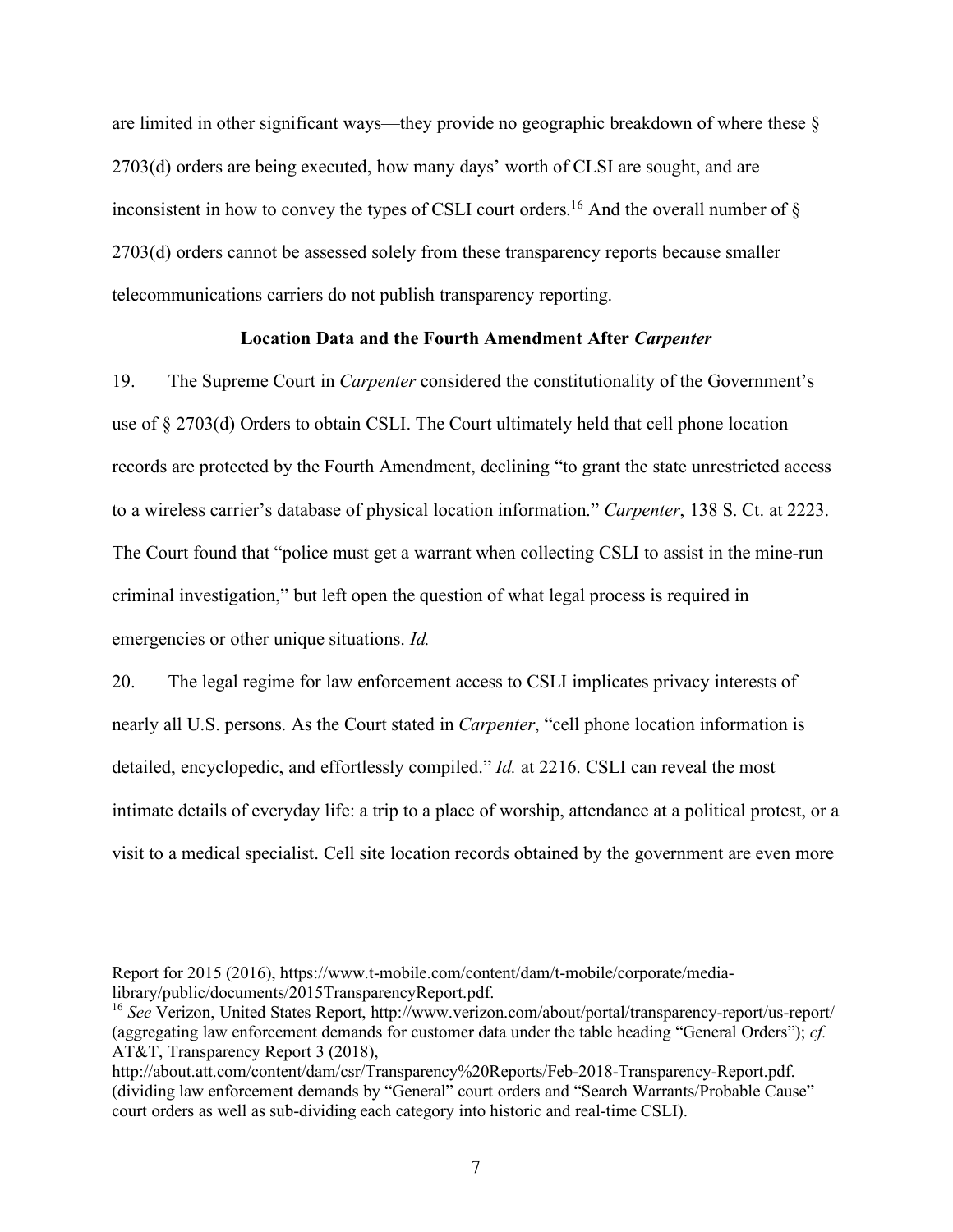comprehensive than GPS records and this precision only increases with advancements in technology.

### **EPIC's FOIA Requests**

### **A. EPIC's 2017 CSLI FOIA Request**

21. On June 14, 2017, EPIC submitted a FOIA request ("EPIC's 2017 CSLI FOIA Request") to the DOJ's Executive Office for United States Attorneys via e-mail.

22. EPIC's FOIA Request sought records related to the federal use of 18 U.S.C. § 2703(d) orders to obtain cell site location information. Specifically, EPIC sought:

1) The first page of all 2703(d) orders for production of cell site location information during January 1, 2017 through March 31, 2017.

23. EPIC sought "news media" fee status under 5 U.S.C.  $\S$  552(4)(A)(ii)(II) and a waiver of all duplication fees under 5 U.S.C.  $\frac{552(a)(4)(A)(iii)}{2(a)(A)(iii)}$ .

24. EPIC also sought expedited processing under 5 U.S.C.  $\S$  552(a)(6)(E)(v)(II).

25. EPIC received no acknowledgement letter from the DOJ.

26. On December 6, 2017, EPIC contacted the DOJ FOIA office to inquire about a status update. The FOIA office stated there was no record of the original request in the system. On the same day, EPIC re-submitted its original FOIA request.

27. On July 25, 2018, EPIC called the DOJ FOIA office to confirm that the office received the re-submitted FOIA request on December 6, 2017. EPIC's 2017 CSLI FOIA Request was given reference number EOUSA-2018-001445 and assigned to Mr. John Kornmeier for processing.

28. EPIC attempted to contact Mr. Kornmeier on July 12, 2018, July 16, 2018, and July 18, 2018 to ask for a status update. EPIC left voicemail messages, but they were never returned.

8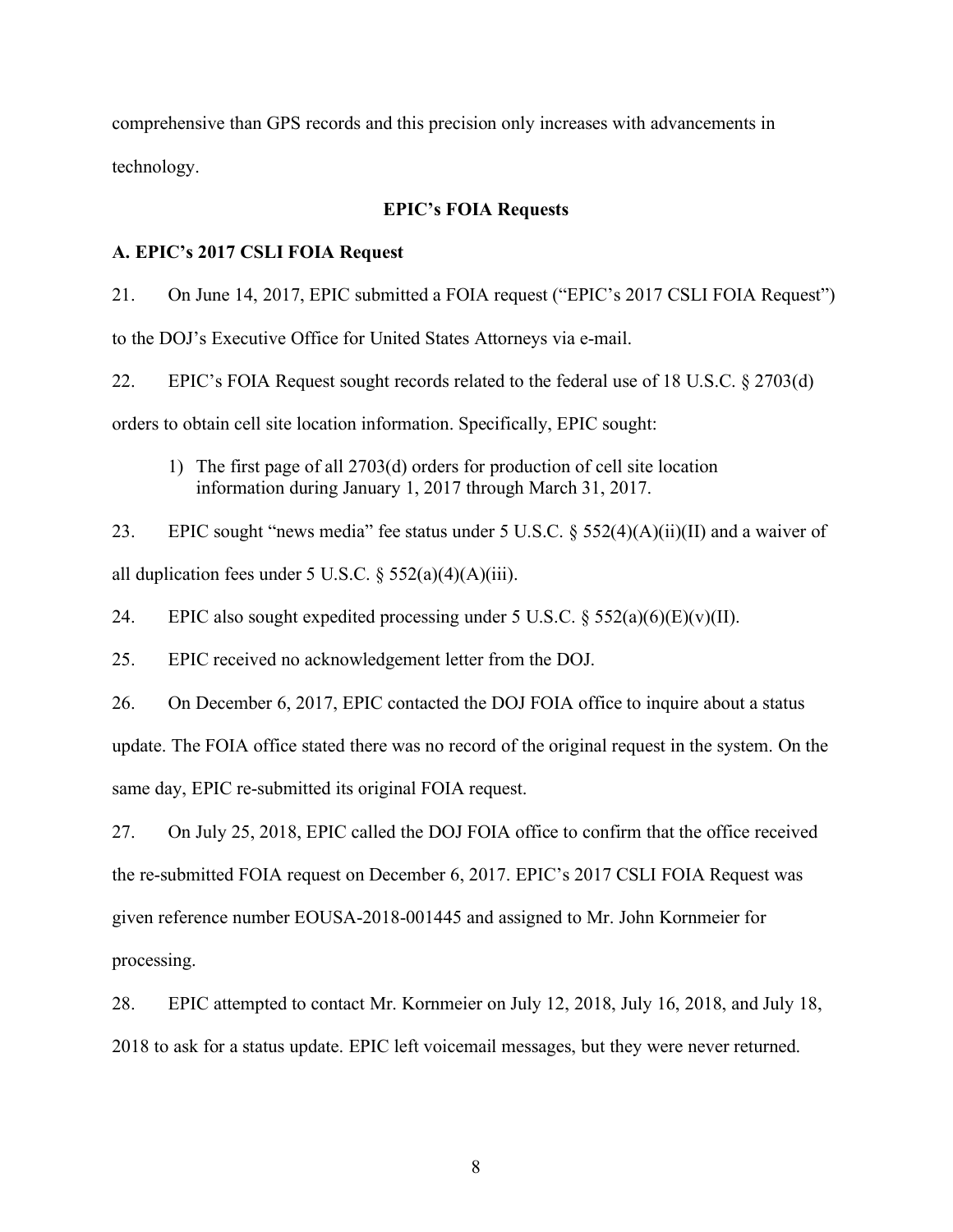### **B. EPIC's 2016 CSLI FOIA Request**

29. On June 21, 2017, EPIC submitted a FOIA request ("EPIC's 2016 CSLI FOIA Request") to the DOJ's Executive Office for United States Attorneys via e-mail.

30. EPIC's FOIA Request sought records related to the federal use of 18 U.S.C. § 2703(d) orders to obtain cell site location information. Specifically, EPIC sought:

2) The first page of all 2703(d) orders for production of cell site location information during 2016.

31. EPIC sought "news media" fee status under 5 U.S.C. § 552(4)(A)(ii)(II) and a waiver of all duplication fees under 5 U.S.C.  $\S$  552(a)(4)(A)(iii).

32. EPIC also sought expedited processing under 5 U.S.C.  $\S$  552(a)(6)(E)(v)(II).

33. EPIC received no acknowledgement letter from the DOJ.

34. On December 6, 2017, EPIC called the DOJ FOIA office for a status update and the officer informed EPIC that the request was assigned reference number EOUSA-2017-002018. The FOIA officer stated that the request was assigned to Mr. John Kornmeier and the office was still processing the request.

35. EPIC attempted to contact Mr. Kornmeier on July 12, 2018, July 16, 2018, and July 18, 2018 to ask for a status update. EPIC left voicemail messages, but they were never returned.

# **EPIC's Constructive Exhaustion of Administrative Remedies**

36. Today is the 406th day since the DOJ received EPIC's 2016 CSLI FOIA Request.

37. Today is the 238th day since the DOJ received EPIC's 2017 CSLI FOIA Request.

38. The DOJ has failed to make a determination regarding EPIC's FOIA Requests for expedited processing within the time period prescribed by 5 U.S.C.  $\S$  552(a)(6)(E)(ii)(I).

39. Additionally, the DOJ has failed to make a determination regarding EPIC's FOIA Requests within the time period required by 5 U.S.C.  $\S$  552(a)(6)(A)(i).

9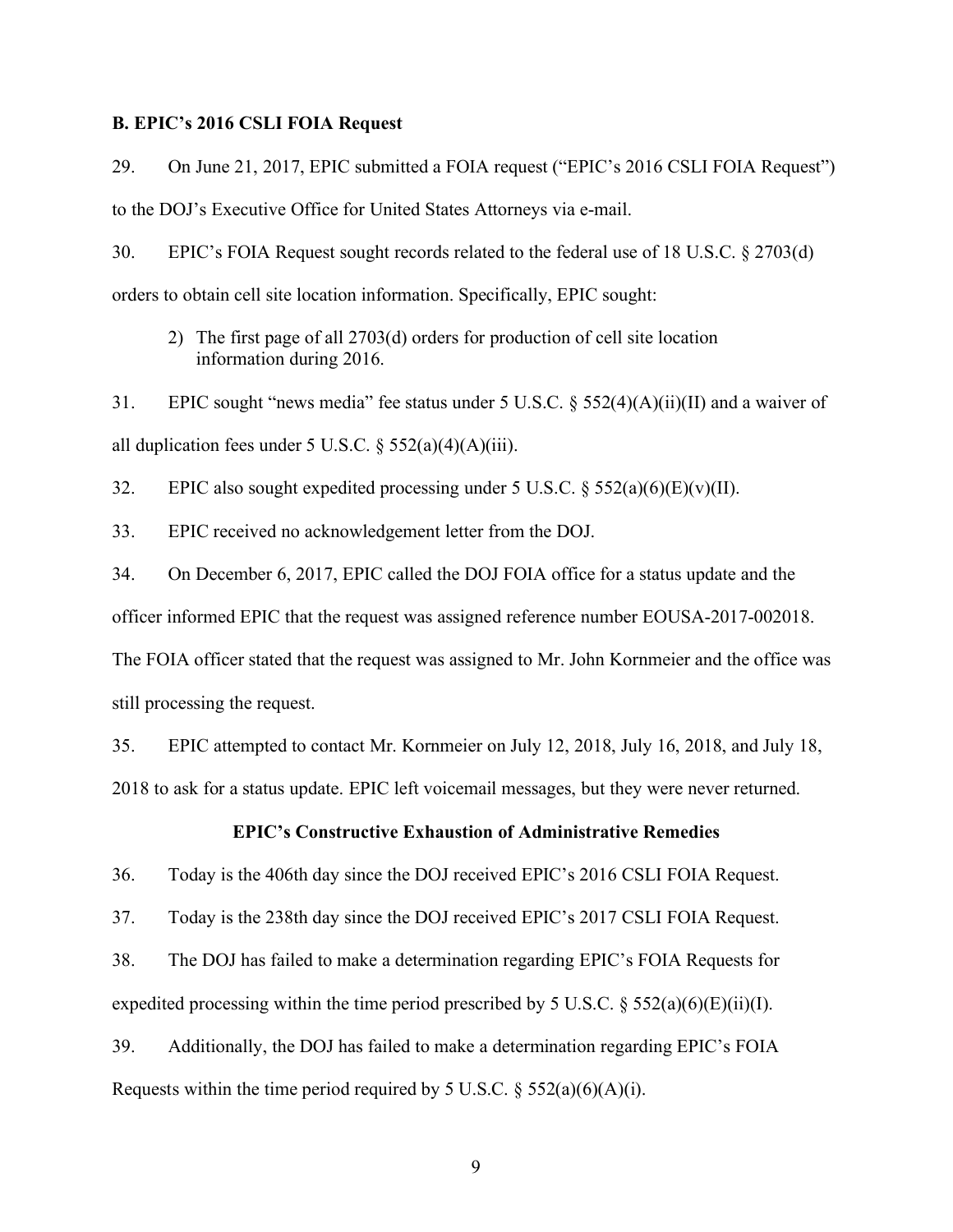40. EPIC has exhausted all administrative remedies under 5 U.S.C.  $\S$  552(a)(6)(C)(i).

## **Count I**

### **Violation of FOIA: Failure to Comply with Statutory Deadlines**

41. Plaintiff asserts and incorporates by reference paragraphs 1–40.

42. Defendant DOJ has failed to make a determination regarding EPIC's first FOIA request

for 406 days for EPIC's 2016 CSLI FOIA Request and for 238 days for EPIC's 2017 CSLI

FOIA Request. Thus, the DOJ has thus violated the deadlines under 5 U.S.C. §§

 $552(a)(6)(E)(ii)(I), (a)(6)(A)(ii).$ 

43. Plaintiff has constructively exhausted all applicable administrative remedies under 5 U.S.C.  $\S$  552(a)(6)(C)(i).

#### **Count II**

### 44. **Violation of FOIA: Failure to Grant Request for Expedited Processing**

1. Plaintiff asserts and incorporates by reference paragraphs 1–40.

2. Defendant's failure to grant plaintiff's request for expedited processing violated the FOIA, 5 U.S.C. § 552(a)(6)(E)(i).

3. Plaintiff is entitled to injunctive relief with respect to an agency determination on EPIC's request for expedited processing.

## **Count III**

### **Violation of FOIA: Unlawful Withholding of Agency Records**

45. Plaintiff asserts and incorporates by reference paragraphs 1–40.

46. Defendant DOJ has wrongfully withheld agency records requested by Plaintiff.

47. Plaintiff has exhausted all applicable administrative remedies under 5 U.S.C. §  $552(a)(6)(C)(i)$ .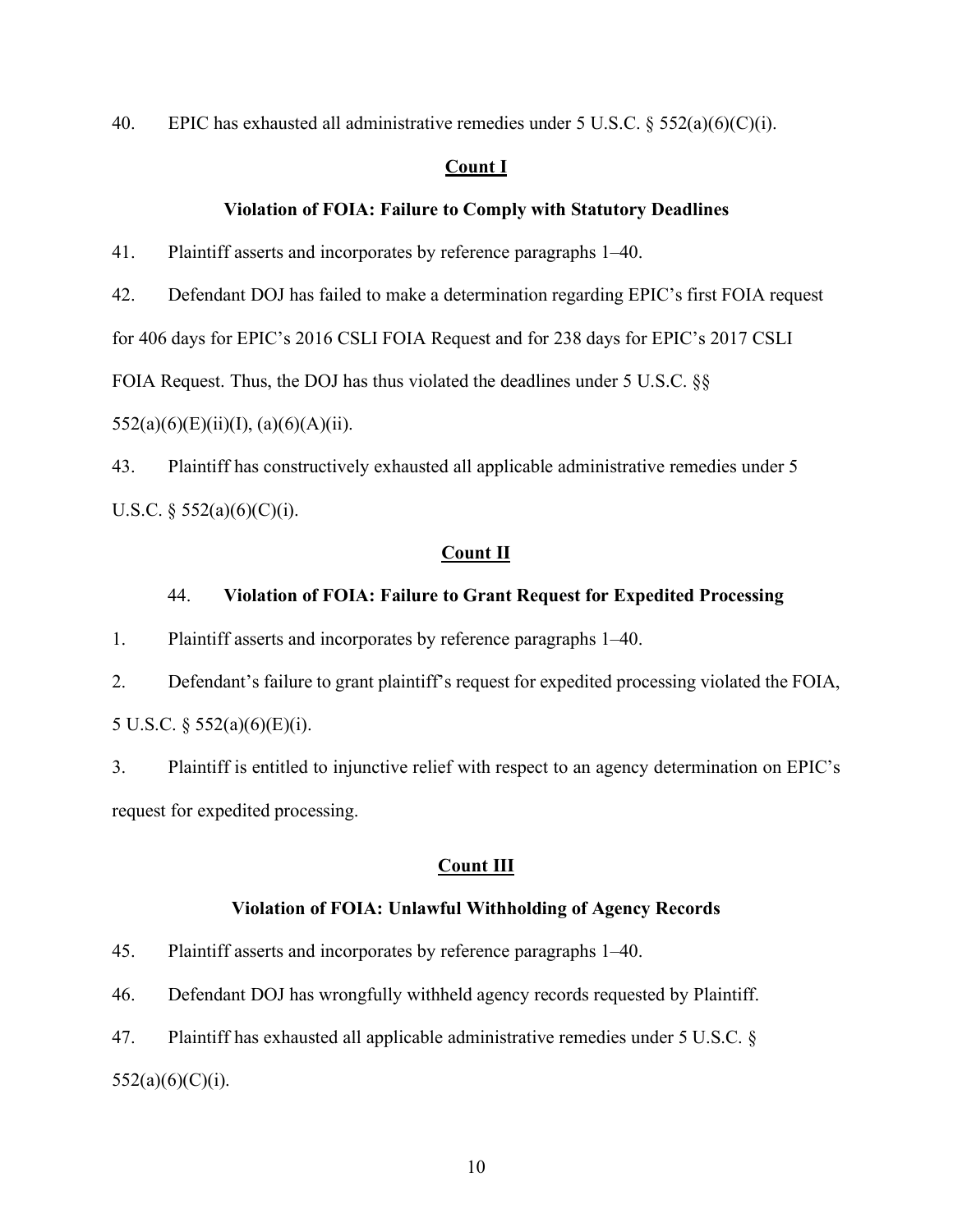48. Plaintiff is entitled to injunctive relief with respect to the release and disclosure of the requested records.

# **Count IV**

## **Claim for Declaratory Relief**

49. Plaintiff asserts and incorporates by reference paragraphs 1–40.

50. Plaintiff is entitled under 28 U.S.C. § 2201(a) to a declaration of the rights and other legal relations of the parties with respect to the claims set forth in Counts I–IV.

## **Requested Relief**

WHEREFORE, Plaintiff requests this Court:

- A. Order Defendant to immediately conduct a reasonable search for all responsive records;
- B. Order Defendant to take all reasonable steps to release non-exempt records;
- C. Order Defendant to disclose promptly to Plaintiff all responsive, non-exempt records;
- D. Order Defendant to produce the records sought without the assessment of search fees;
- E. Order Defendant to grant EPIC's request for a fee waiver;
- F. Award EPIC costs and reasonable attorney's fees incurred in this action; and
- G. Grant such other relief as the Court may deem just and proper.

Respectfully Submitted,

MARC ROTENBERG, D.C. Bar # 422825 EPIC President and Executive Director

/s/ Alan Butler ALAN BUTLER, D.C. Bar # 1012128 EPIC Senior Counsel ELECTRONIC PRIVACY INFORMATION CENTER